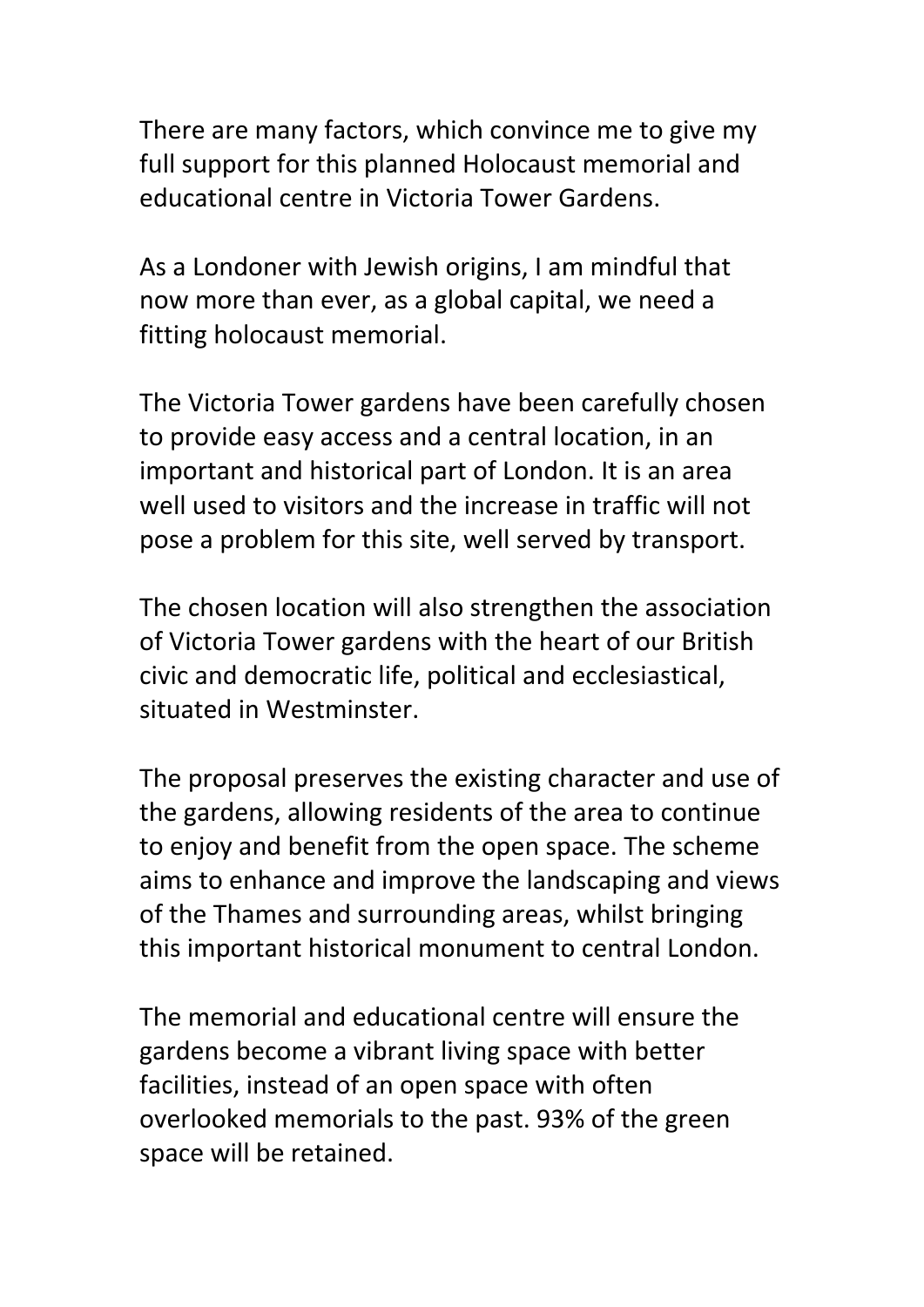Existing memorials will also be better brought to our attention. The increased footfall will help shine a light on these important stories from our shared past which are all too often overlooked.

**The Burghers of Calais by Rodin**, The statue of **Emmeline Pankhurst** And The **Buxton memorial** which celebrates the abolition of slavery, are educational milestones which enhance our understanding of history and define the values of our society. These together with the Holocaust memorial and educational centre will ensure that a visit to the gardens becomes an important cultural lesson.

History does not stand still and if there is one significant event in the last century that must be remembered, it is the Holocaust. We must learn from our past mistakes and the culpability of past actions like slavery, now form part of the zeitgeist.

The scheme by Adjaye associates and Ron Arad and Gustavson Porter and Bowman respects the integrity of the park and the historical symbolism of this location.

It is of a high quality in both aesthetic and materials used, and endeavours to sympathetically embed itself into the gardens and minimise visual intrusion.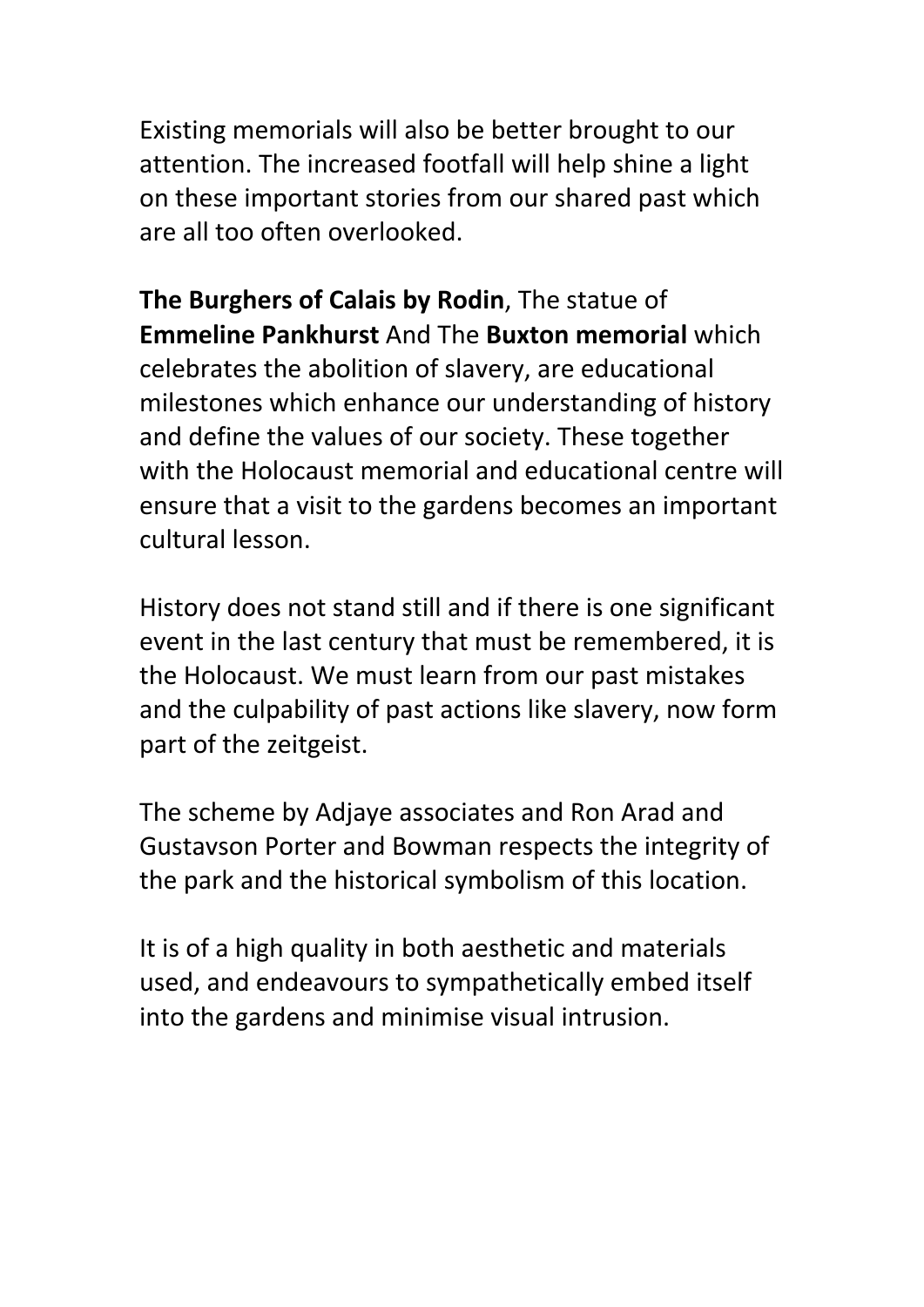The visible elements of Bronze fins intelligently act as both a reminder of the enormity of the historical impact of the holocaust whilst guiding visitors into the memorial courtyard and basement educational part of the structure, minimising the above ground area affected.

The content in the learning centre will help visitors to draw meaning and purpose out of tragedy and is a hugely important lesson for the coming generations. It provides substantial public benefit and no substantial harm to the environment.

The Holocaust must form part of our collective memory particularly in light of the deniers, who seek to ferment conspiracy theories and play on ignorance of the facts.

As the Rt Hon James Brockenshire said " The memorial will be a place of reflection and education ... and act as a commitment for all of us to stand up whenever our shared values are threatened." How fitting that this memorial, the most important memorial to be built in the 21st Century in Britain, will hopefully stand close to the mother of all parliaments and the seat of our beloved Democracy.

Britain played a significant part in bringing to an end World War 2. Our nation understood that freedom must be fought for and racism must be fought against and this memorial and attendant education centre, will underline the values of our nation.